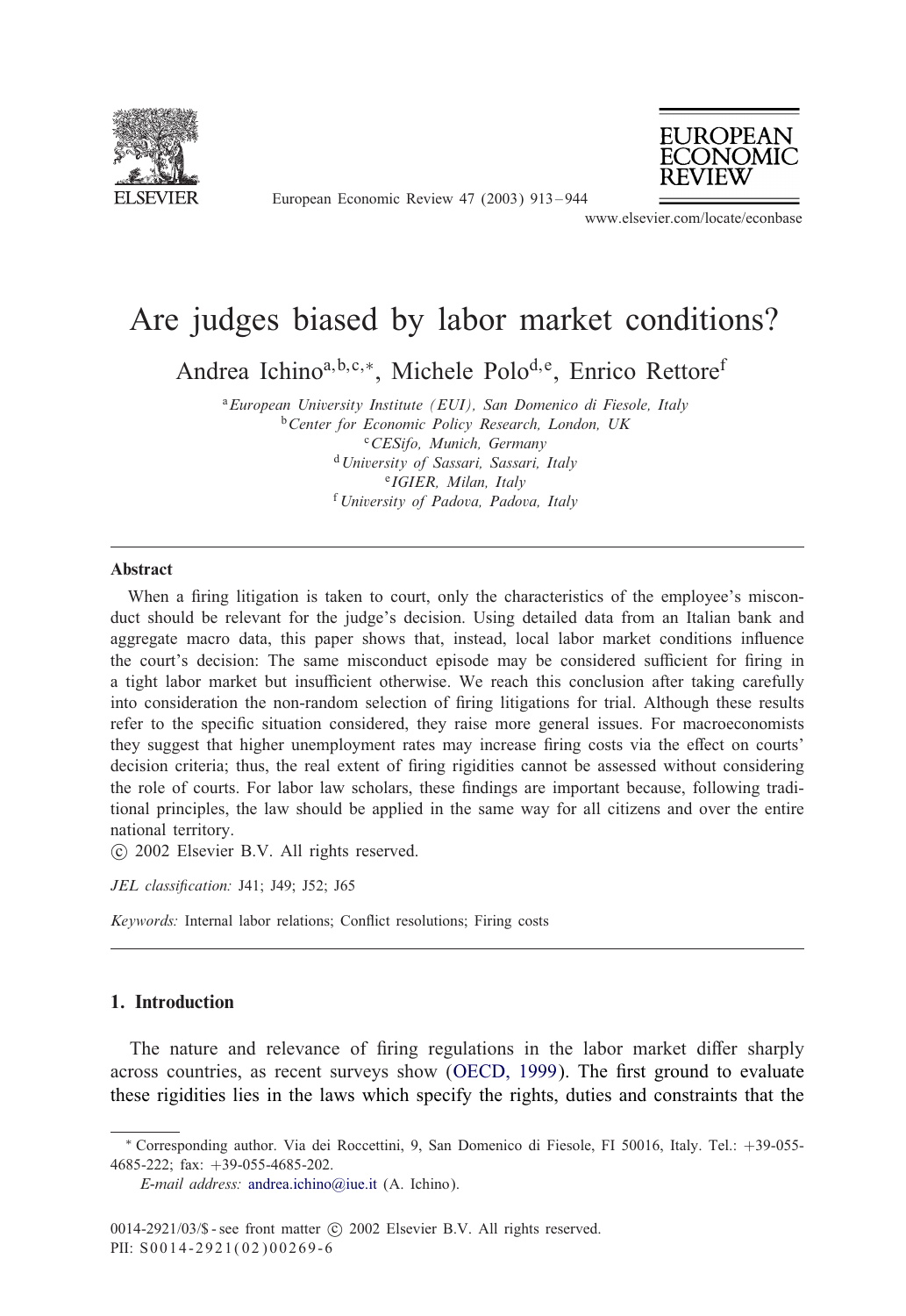#### 914 *A. Ichino et al. / European Economic Review 47 (2003) 913 – 944*

employer and the employee must respect when dealing with a firing decision. However, the law is only one important component in the whole story, because, when a fired worker files the case in a court, the effective judicial enforcement of such rules plays a crucial role as well. From this viewpoint, it is important whether the statements of the law define a narrow grid of prescriptions which call for an almost automatic and mechanical decision by the judge, or if they are very general, leaving room for a wide range of possible interpretations. The role of judicial enforcement is much more relevant in this latter case, since the headings under which a firing decision can be taken must be filled with the interpretation prevailing in the jurisprudence and with the discretion left to the judge, who can confirm or overrule the firm's decision. The degree of effective labor market rigidity can therefore be assessed only when enforcement is considered together with the legal framework.

Assessing judges' decision criteria seems particularly relevant, from a macroeconomic point of view, if the legal standard applied is in turn influenced by labor market conditions. The fact that higher unemployment rates may induce judges to be more favorable to workers in case of a firing litigation creates the conditions for a potential reversed channel of causation between unemployment and firing costs. It is well known that higher firing costs generate longer unemployment spells and may also increase unemployment levels if they reduce hiring more than they prevent firing, given wage rigidity.<sup>1</sup> But if at the same time higher unemployment rates increase firing costs via the effect on courts' decisions, multiple equilibria may arise: On the one hand, equilibria with low unemployment and low firing costs, because courts tend to decide in favor of firms; on the other hand, equilibria with high unemployment and high firing costs, because courts tend to decide in favor of employees.

In this paper we investigate whether judges are biased by labor market conditions and we reach the conclusion that such a bias exists. Using detailed micro data from a large Italian bank, we show that in regions where unemployment is high the gravity of the cases of misconduct going to trial tends to be higher than in the other regions. Therefore, if judges decided only on the basis of the gravity of misconduct, the probability of a pro-firm decision should be larger where the unemployment rate is higher. We find, instead, the opposite result: judges are less likely to decide in favor of firms where unemployment is high, despite the fact that more serious misconduct cases are brought in front of them. Therefore, we conclude that worse labor market conditions induce judges to be more favorable to workers.

Our empirical analysis is a good case study to address the question we are interested in because Italy is a perfect example of a very rigid legislation that leaves wide scope for judicial discretion in the enforcement phase. Moreover, our company data allows us to reconstruct the en[tire selection process that generates a trial from a](#page--1-0) misconduct [case and this is of cruc](#page--1-0)ial [importance to derive](#page--1-0) conclusions on the criteria followed by judges in deciding the cases brought to court. If a worker files a firing decision before the judge, the latter will compare the specific nature of the case with some legal

<sup>&</sup>lt;sup>1</sup> The classic references are Lazear (1990), Bentolila and Bertola (1990), Bertola (1990). More recently, Acemoglu and Angrist (2001) and Oyer and Schaefer (2000) provide econometric evidence suggesting that employment protection laws can backfire against the group that the legislator would like to protect.